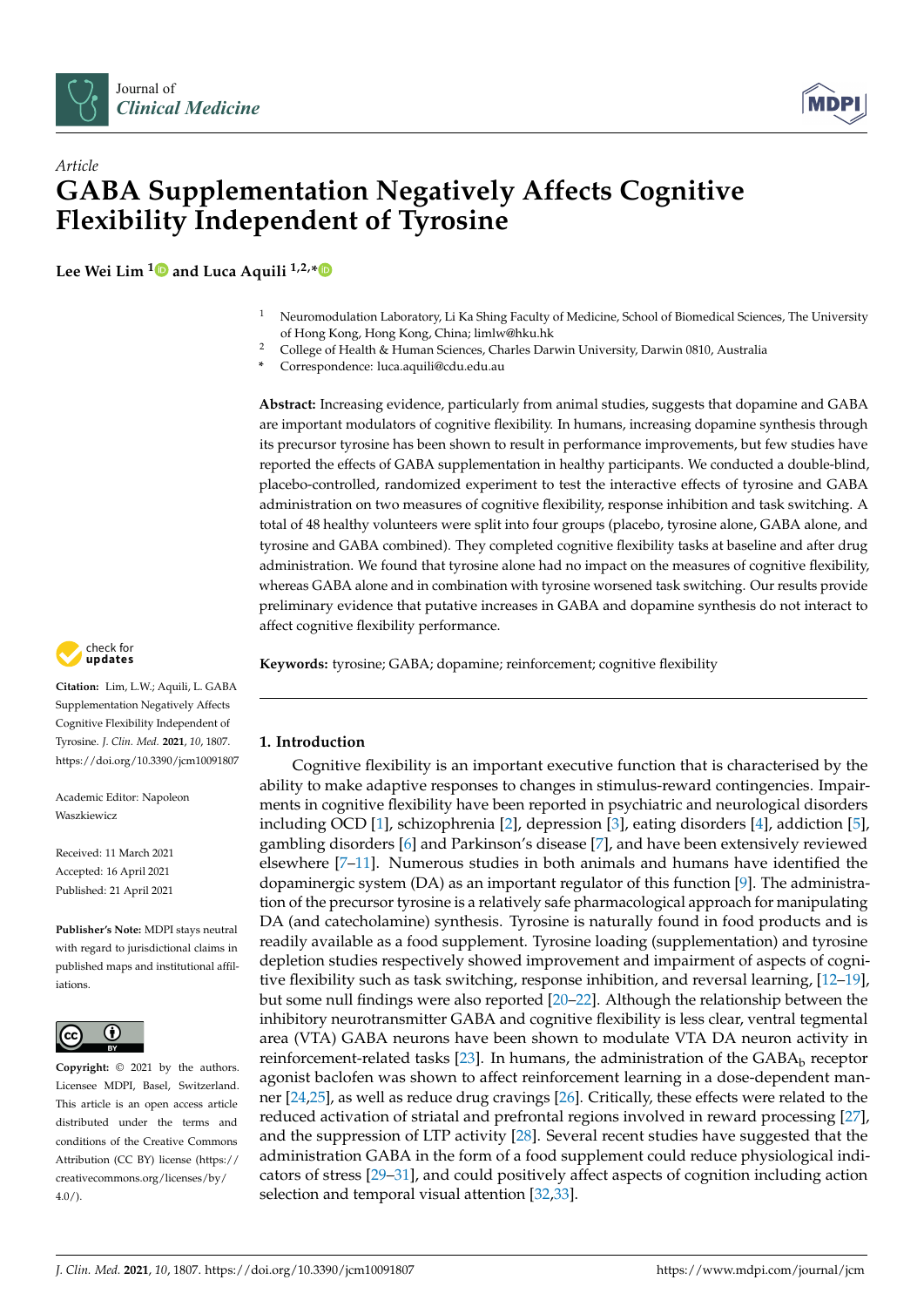Given that the assessment of reward-related information is a crucial element of tasks used to measure cognitive flexibility and based on the baclofen literature, we hypothesize that GABA supplementation may similarly impact the execution of cognitive flexibility tasks. The exact effect of GABA supplementation alone and in combination with tyrosine on cognitive flexibility may be difficult to predict. Part of the difficulty in determining these effects lies in the well-known inverted U-shaped relationship between DA concentration and executive function [\[34\]](#page-8-7), as well as a similar but more complex relationship suggested for GABA [\[35\]](#page-8-8). The authors hypothesized that depending on which cognitive/behavioural process would be examined, GABA neuronal activity may present the following effects: (A) an inverted U-shaped effect, (B) increased neuronal activity above a certain threshold negatively affecting cognition/behaviour, (C) neuronal activity below a certain threshold negatively affecting cognition/behaviour, or (D) a monotonic positive relationship between neuronal activity and cognition/behaviour.

Nevertheless, our aim was to provide preliminary evidence of a potential interaction between GABA and tyrosine as modulators of cognitive flexibility. To achieve this aim, we recruited 48 healthy volunteers who were administered either tyrosine or GABA alone, a combination of tyrosine and GABA, or a placebo followed by a response inhibition task and a task switching task (two subcomponents of cognitive flexibility).

## **2. Methods**

## *2.1. Participants*

This study was approved by the ethics committee of Sheffield Hallam University and was conducted in compliance with the Declaration of Helsinki. Participants were recruited through convenience sampling and consisted of 48 university students (M = 22.8 years, SD = 2.8) including 32 females and 16 males. Notably, the majority of the participants were in the younger age range, which may limit the generalizability of the results to the older population. To the best of our knowledge, there is insufficient evidence to suggest that tyrosine (administered as a single dose) produces differential effects on the cognitive performance of younger versus older healthy participants. A study looking at the effects of habitual daily tyrosine intake (i.e., looking at the long-term effects of tyrosine) on cognition in younger and older adults demonstrated that both groups responded in a similar way to higher daily intake of tyrosine (i.e., both groups reported benefits in measures of fluid intelligence, working memory, and episodic memory) [\[36\]](#page-8-9). Written informed consent was obtained from all participants before the start of the study. Participants did not receive any financial compensation. Exclusion criteria were similar to previous studies from our research group [\[12,](#page-7-9)[15](#page-7-16)[,22,](#page-7-12)[37\]](#page-8-10). Participants were excluded from the study if they had any cardiac, hepatic, renal, and neurological disorders; A history of alcohol/drug addiction; psychiatric illness; or a history of taking tyrosine or GABA supplements. We did not screen for IQ, which may potentially affect cognitive flexibility performance [\[38\]](#page-8-11), as our sample consisted entirely of university students who would have entered their respective programs with a similar level of academic achievement, and thus IQ would not likely bias the results, particularly as participants were randomly allocated to the different drug treatments.

## *2.2. Drug Administration*

Participants were randomly assigned to four different groups: (1) tyrosine alone, (2) GABA alone, (3) combination of tyrosine and GABA, or (4) placebo. The tyrosine group (*n* = 12) received 2.0 g of tyrosine (BulkPowders Ltd., Colchester, UK), the GABA group (*n* = 12) received 800 mg of synthetic GABA (NutraVita Ltd, Maidenhead, UK) according to a previous protocol [\[33\]](#page-8-6), the combination group (*n* = 12) received both tyrosine and GABA, and the placebo group (*n* = 12) received 2.0 g of microcrystalline cellulose (Redwells Creative Limited, London, UK). All tyrosine/GABA/cellulose powders were dissolved in 400 mL of orange juice. Following testing, data from 4/48 participants were discarded due to extreme values (Z-scores  $= \pm 4$ ) in the pre-drug and/or post-drug cognitive flexibility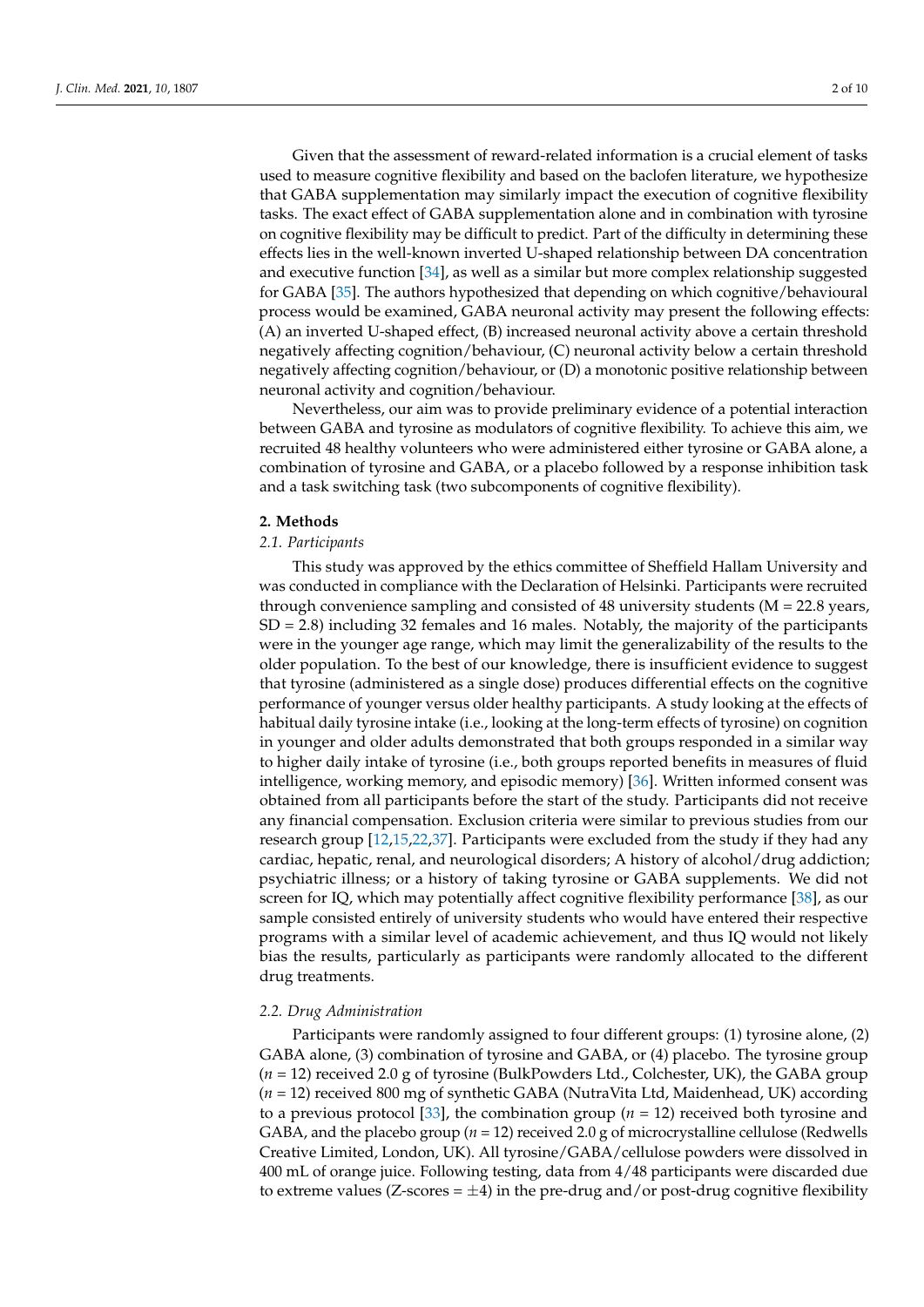measurements, resulting in 11 participants in the tyrosine group, 12 in the GABA group, 10 in the tyrosine + GABA group, and 11 in the placebo group. The drugs were administered as a single dose in one session, in line with the vast majority of studies looking at the effects of short-term tyrosine on healthy populations reviewed elsewhere [\[39\]](#page-8-12).

## **3. Cognitive Flexibility Tasks**

Response inhibition was assessed by the Victoria Stroop task developed by Strauss and Spreen [\[40\]](#page-8-13) and task switching was assessed by the Switcher task developed by Mueller [\[41\]](#page-8-14). These two cognitive flexibility tests were conducted using PEBL software [\[42\]](#page-8-15). The Victoria Stroop task was divided into three blocks, each containing 24 trials. The trials were self-paced, but participants were instructed to respond as quickly as possible. Participants were asked to indicate the colour of individual dots in the first block, whereas in the second block, they indicated the colour of individual words. Both blocks acted as a control for the task. The third block was identical to the second block, except the name of a colour was printed in an ink colour that did not match the name (e.g., yellow was written in green ink; see Figure [1A](#page-3-0)). Therefore, the third block provides a measure of response inhibition, in which participants must refrain from making an automatic reading response and instead make a colour-naming response. The two primary measures of interest in this task were the number of intrusions or errors that occurred during the third block and the efficiency score, which was calculated by dividing the time taken to complete the third block versus the second block (i.e., on average, participants took longer to complete block three than block two). Normative data and a discussion of the psychometric benefits of this task have been reported elsewhere [\[43\]](#page-8-16). The switcher task shares many similarities with the Wisconsin Card Sorting Task (WCST). Notably, it offered an added benefit in our study sample predominantly made up of psychology students, in that participants were less likely to have had any prior experience with this task compared to the WCST, thus eliminating any potential practice effects. The switcher task was divided into nine blocks, each containing six trials. The trials were self-paced, but participants were instructed to respond as quickly as possible. The objective of this task was to measure their ability to flexibly switch between decision rules. Participants were required to select the next stimulus based on two rules that alternated (block 1 to 3), on three rules that alternated but in a consistent order (block 4 to 6), or on three rules that alternated in a random order (block 7 to 9). As in the WCST task, these rules relate to matching the next stimulus based on its shape, letter, or colour. For example, in block 7 to 9, participants may have been asked to select the next stimulus based on a letter rule (trial 1), then a shape rule (trial 2) and a colour rule (trial 3). In trial 4–6, the rules may be based on shape, then colour, and finally letters (see Figure [1B](#page-3-0)). The two primary measures of interest were the time taken to complete the task and the number of errors.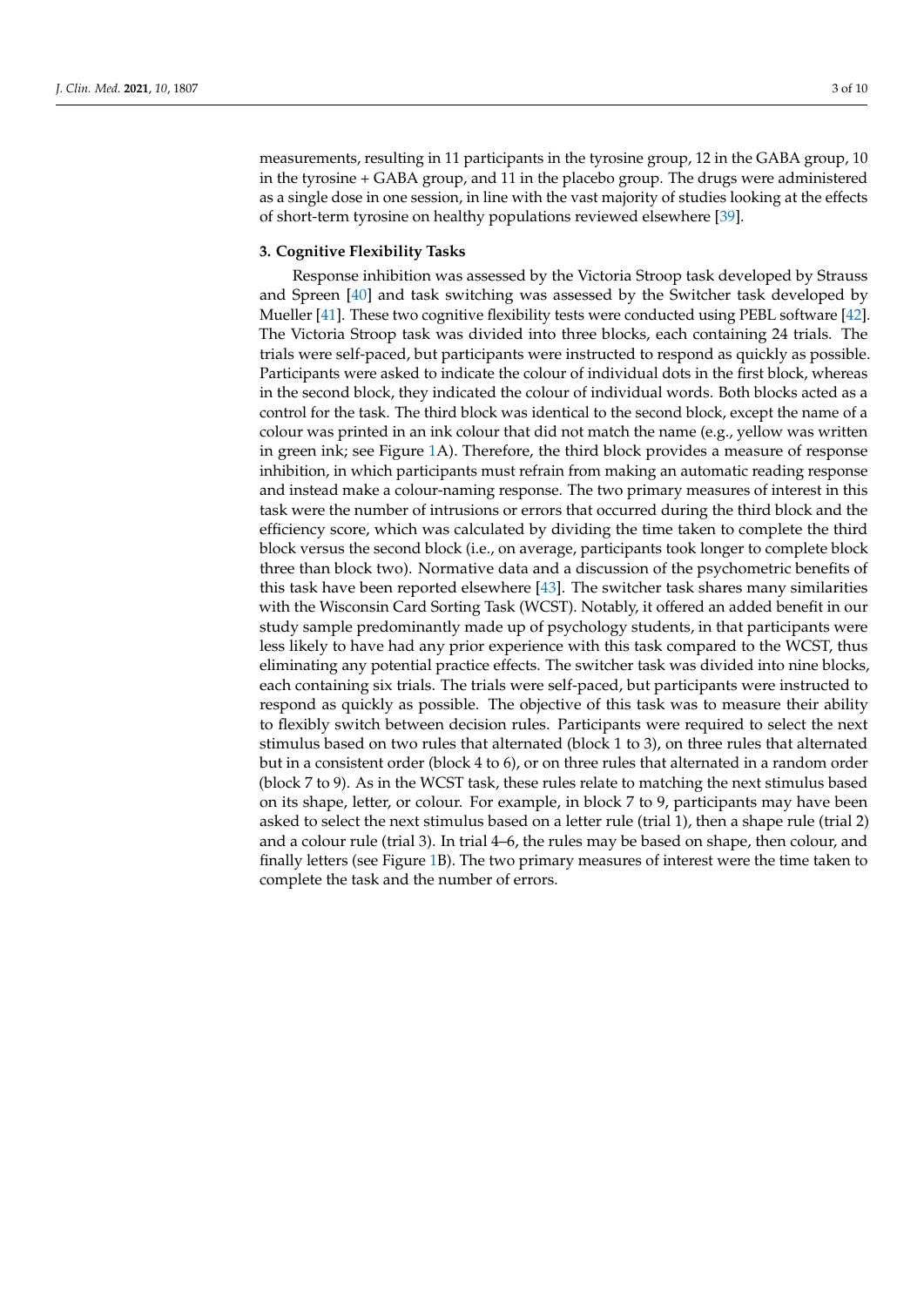<span id="page-3-0"></span>

**Figure 1.** (**A**) Schematic illustration of the Victoria Stroop task and (**B**) switcher task. (**C**) Outline of the experimental procedure.

## **4. Procedures**

After screening for eligibility, participants were asked not to eat or drink for a minimum of 3 h prior to testing to reduce competition from other amino acids that share the same transporter [\[44\]](#page-8-17), as demonstrated in previously published papers by our group. Participants were then required to attend a session lasting approximately 100 min. They first completed the two cognitive flexibility tasks. The order of task presentation (Switcher test and Victoria Stroop test) was randomized across participants. Participants then received either tyrosine or placebo according to the group allocation. After 30 min, they received either placebo or GABA according to the group allocation. At approximately 60 min, participants then completed the two cognitive flexibility tasks for a second time.

There were two important reasons for administering the drugs in this particular sequence and timing. Tyrosine and GABA administration produce peak plasma concentrations at two different times. For tyrosine, the peak plasma concentration occurs at 60 min [\[39\]](#page-8-12), whereas for GABA this happens at 30 min [\[32\]](#page-8-5). Thus, the tyrosine group first completed the cognitive flexibility tasks (T1, Figure [1C](#page-3-0)), then immediately received tyrosine, and were retested at 60 min post-drug administration (T2). The GABA group first completed the cognitive flexibility tasks, then received GABA after 30 min, and were retested at 60 min post-drug administration. The tyrosine + GABA group first completed the cognitive flexibility tasks, and then were immediately given tyrosine and after 30 min were given GABA before retesting at 60 min. The placebo group first completed the cognitive flexibility tasks, and then were immediately given placebo and retested at 60 min. To ensure double-blinding, participants in the tyrosine group received tyrosine immediately and a placebo (microcrystalline cellulose) after 30 min; the GABA group received a placebo immediately and GABA after 30 min; whereas the placebo group received microcrystalline cellulose immediately and again after 30 min. Finally, to ensure double blinding had been achieved, participants were asked to fill out a questionnaire in which they were asked to state which condition they had been allocated ((1): placebo, (2): GABA; (3): tyrosine, or (4): tyrosine + GABA), which was followed by a debriefing. A schematic representation of the experimental procedure is shown in Figure [1C](#page-3-0).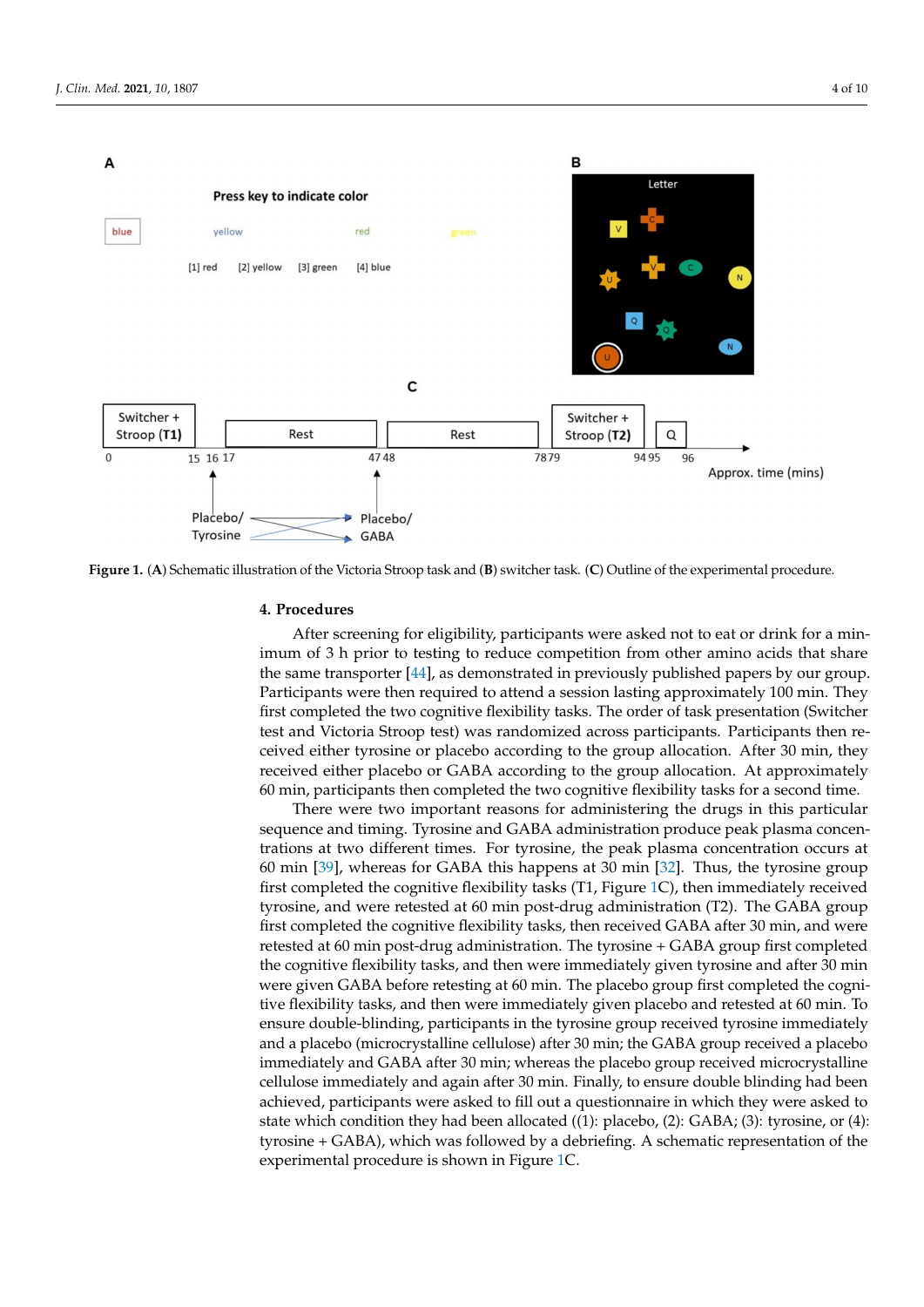## **5. Data Analysis**

Statistical analyses were performed using SPSS version 26 (IBM, New York, NY, USA). Sample size was determined using power calculations based on previous findings from our group [\[15\]](#page-7-16) with the following parameters: a minimum power of 0.8, an alpha level of 0.05, a large effect size ( $\eta^2$ ) of 0.20 based on repeated measures ANOVA, and within-between interaction with four groups and two measurements (G \*Power 3.1.9.2, Düsseldorf, Germany). All cognitive flexibility measures of interest were analysed using a 4  $\times$  (2) mixed factorial ANOVA with the drug as the between subject factor (placebo, GABA, tyrosine, and tyrosine + GABA) and time as the within subject factor (time 1 (pre-drug) and time 2 (post-drug)). The double-blind efficacy of drug allocation was analysed using a chi-square test.

## **6. Results**

## *6.1. Switcher Task*

The first measure of interest investigated in the switcher task was the number of errors. There was a significant main effect of time (F  $(1, 40) = 5.12$ ,  $p = 0.029$ ,  $\eta^2 = 0.11$ ) with errors increasing from pre-drug (time 1) to post-drug (time 2), but no main effect of drugs (F (3, 40) = 0.14,  $p = 0.866$ ,  $\eta^2 = 0.01$ ). Importantly, there was a significant interaction effect between time and drugs (F  $(3, 40) = 3.04$ ,  $p = 0.040$ ,  $\eta^2 = 0.18$ ). To break down this interaction, follow-up simple main effect analyses were performed. For the placebo group, there was no significant difference in the errors between pre-drug and post-drug  $(F(1, 40) = 0.02, p = 0.896)$ , which was also the same for the tyrosine group  $(F(1, 40) = 0.33)$ ,  $p = 0.571$ ). However, for those participants taking GABA either alone (F (1, 40) = 8.61,  $p = 0.005$ , η<sup>2</sup> = 0.17) or in combination with tyrosine (F (1, 40) = 5.32,  $p = 0.026$ , η<sup>2</sup> = 0.11), the errors increased from pre-drug to post-drug, indicating a task switching impairment post-drug (See Figure [2A](#page-4-0)). There were no significant differences when comparing the four different groups at time 1 (*p =* 0.911) or at time 2 (*p =* 0.510).

<span id="page-4-0"></span>

**Figure 2.** (**A**). Switcher task errors. The clustered bar chart shows a significant time x drug interaction effect. Simple main effects analyses demonstrated errors were significantly increased from baseline to post-drug for the GABA group and tyrosine + GABA group, but not for the placebo group and tyrosine group. (**B**). Victoria Stroop task intrusions/errors. There were no significant interaction effects between time and drugs. (**C**). Schematic summary of the main findings. \* indicates *p* ≤ 0.05. ↔ indicates unchanged performance. ↓ indicates significant worsening of performance.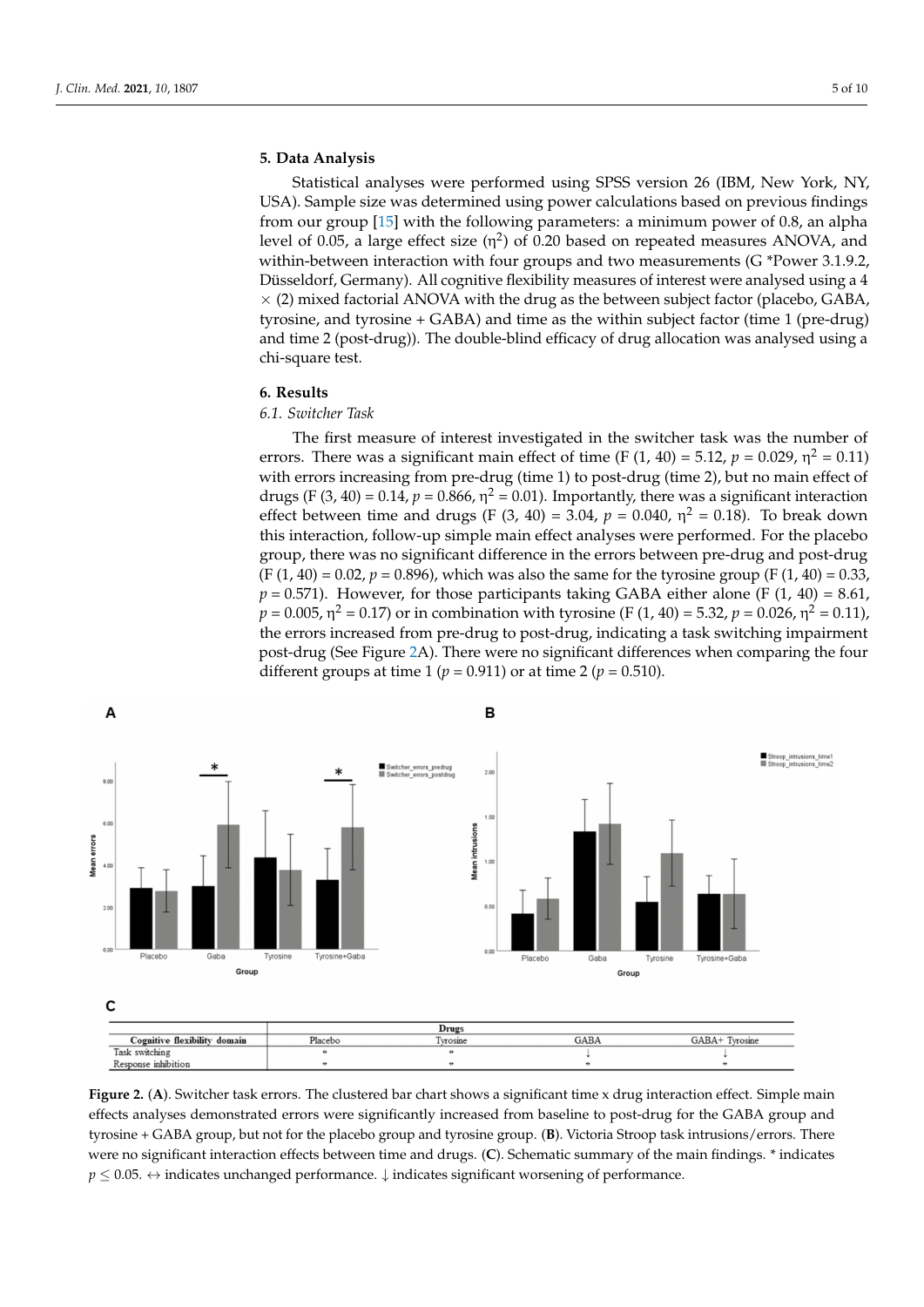The second measure of interest investigated in the switcher task was the time taken to complete the task. There were neither significant main effects ( $p \ge 0.231$ ) nor a significant interaction effects ( $p = 0.530$ ) across groups.

## *6.2. Victoria Stroop Task*

The two measures of interest in the Victoria Stroop task were the efficiency score and the number of errors/intrusions. There were neither significant main effects ( $p \ge 0.318$ ) nor a significant interaction effects (*p =* 0.791) in the efficiency score. Similarly, there were neither significant main effects ( $p \geq 0.074$ ) nor a significant interaction effects ( $p = 0.872$ ) for errors/intrusions (See Figure [2A](#page-4-0),B).

A summary of the results for both the switcher and Victoria Stroop tasks is given in Figure [2C](#page-4-0).

## *6.3. Double Blinding of the Drug Administration*

The double-blinding efficacy of drug administration was analysed using a chi-square test. Because one of the assumptions of the chi-square test is that no expected value should be lower than 5, we analysed these data collapsing the scores for placebo and tyrosine into one group (*n* = 22), and GABA and GABA + tyrosine into another group (*n* = 22). There was no significant association between the actual condition and the condition correctly identified by the participant ( $\chi^2$  (1) = 0.49, *p* = 0.736).

## **7. Discussion**

There are three main takeaway messages from the current study findings: (1) GABA supplementation negatively affected only the task switching aspect of cognitive flexibility, but not response inhibition, (2) this effect also occurred when tyrosine was co-administered, and (3) tyrosine did not affect any measures of cognitive flexibility. In discussing the current findings, we will largely focus on previous investigations that (A) were based on healthy participants, (B) measured cognitive flexibility, (C) used tyrosine, or (D) administered a GABA supplement and/or GABA agonist.

A parsimonious behavioural interpretation of the two latter findings is that tyrosine alone did not significantly alter performance, and thus its administration in conjunction with GABA was not sufficient to rescue the impairment caused by GABA alone. The null effects of tyrosine supplementation on cognitive flexibility are at odds with previous studies in humans [\[13](#page-7-17)[,17\]](#page-7-18), including some of the findings from own research group [\[15\]](#page-7-16). Notably, in the latter study, while reversal learning (a subdomain of cognitive flexibility) was improved following tyrosine administration, task switching did not, as measured by the WCST. Moreover, we reported a negative effect of tyrosine administration on the WCST under cognitively demanding conditions [\[22\]](#page-7-12). Given the similarities between the Switcher task and the WCST, we could tentatively conclude that tyrosine is not involved in task switching. Nevertheless, in a follow-up study by our research group, in which dopamine levels were putatively reduced by an acute phenylalanine/tyrosine depletion procedure (APTD), reversal learning remained unaffected, while task-switching performance was impaired [\[12\]](#page-7-9).

Taken together, these findings point to a complex relationship between tyrosine supplementation/depletion and cognitive flexibility. Some of these complexities may also relate to sub-domains of cognitive flexibility (response inhibition, reversal learning and task switching) that are under the control of a differential neuronal network [\[5](#page-7-4)[,45\]](#page-8-18).

In regard to GABA's effects, it is worth noting that several studies in animals have suggested that GABA may not be able to enter the blood brain barrier (BBB) [\[46,](#page-8-19)[47\]](#page-8-20). This point, if true, may be particularly relevant, as it would suggest that the numerous reports by individuals consuming GABA supplements may have been driven by a placebo effect [\[48\]](#page-8-21). However, some recent evidence has demonstrated that GABA can in fact enter the BBB, although the reported concentrations were small [\[49](#page-8-22)[,50\]](#page-8-23). Furthermore, in a study by Takanaga et al. [\[51\]](#page-8-24), a GABA transporter was found in the BBB, indicating that it is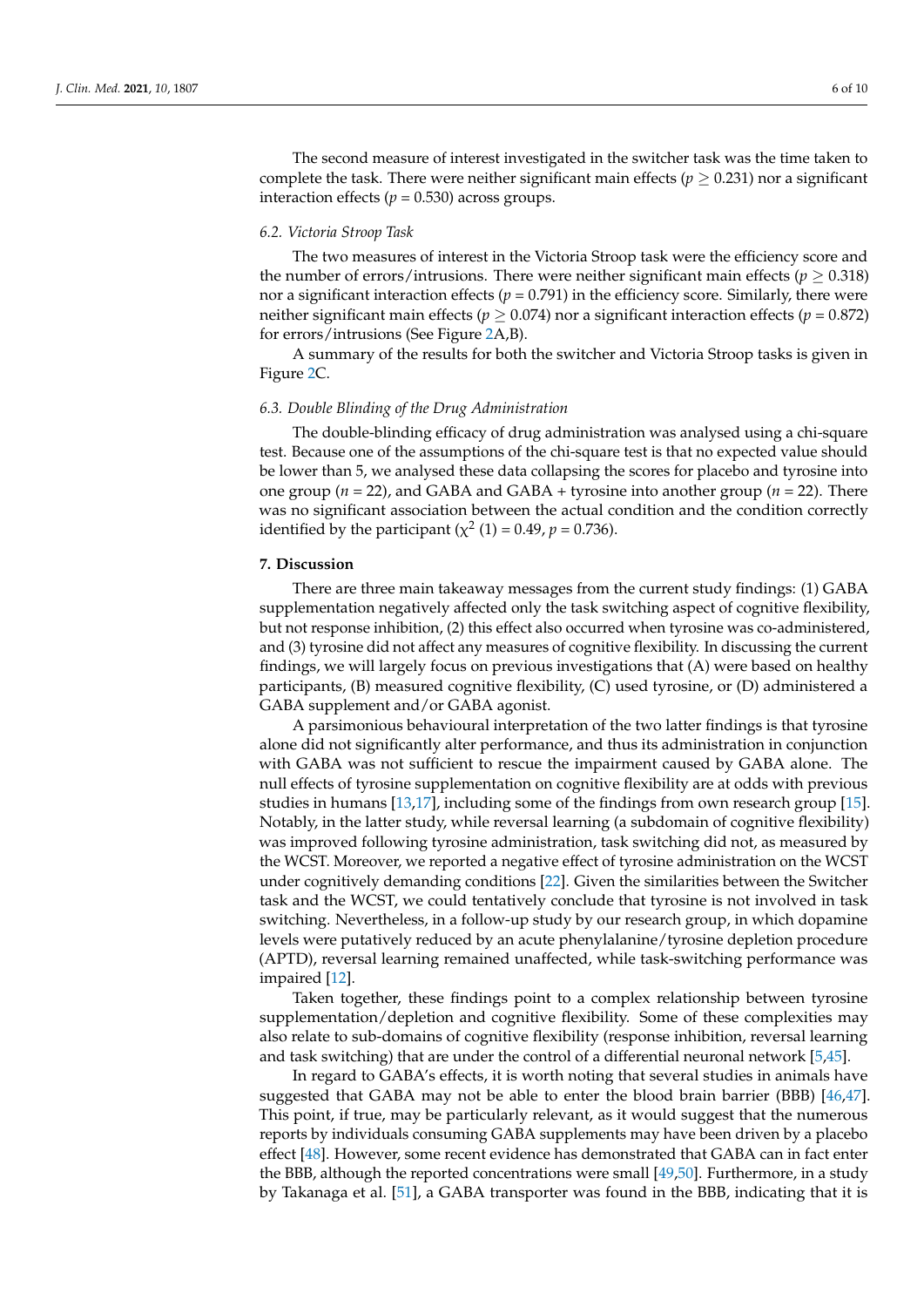possible for GABA to move in and out of the brain. Ultimately, however, there have been no magnetic resonance spectroscopy (MRS) investigations carried out in humans that have revealed the effects of GABA administration on GABA concentrations, and such studies will be needed to clarify this issue. Nevertheless, the reported physiological and cognitive effects in the literature (including the results from this report) point to GABA administration having a modulating effect, albeit the mechanisms of this remain to be elucidated.

Only two studies have investigated the use of GABA as a supplement in humans, which reported a beneficial effect on two different aspects of cognition [\[32](#page-8-5)[,33\]](#page-8-6). In our study, we found that GABA administration impaired cognitive flexibility performance. Given the suggested non-linear relationship between GABA concentration and cognitive performance [\[35\]](#page-8-8), it is plausible that the dosage used in this study caused a negative shift in performance similar to that observed for the U-shaped relationship between DA and cognition. Again, the use of MRS could prove to be an invaluable tool to answer this question.

Very little evidence is available with respect to the acute administration of  $GABA_A/g$ agonists/antagonists and its effects on measures of cognitive flexibility in healthy participants. Administration of the GABA<sub>A</sub> receptor agonist, Diazepam, in healthy participants has been shown to impair response inhibition [\[52\]](#page-8-25); however, other investigations have found this effect to be dose-dependent, with therapeutic doses (e.g., 5–10 mg) having no impact [\[53\]](#page-8-26), and larger doses (20 mg) disrupting response inhibition performance [\[54\]](#page-9-0).

Based on the literature previously reviewing the use of baclofen (a  $GABA_B$  receptor agonist) in humans, it is possible, albeit speculative (i.e., relying on data from animal studies), to suggest that GABA supplementation acts to inhibit a DA reward signal (VTAstriatum-prefrontal cortex) that is essential for learning. This idea was corroborated by optogenetic manipulations of VTA GABA neurons, in which it was shown that activating these neurons could disrupt reward consumption [\[55\]](#page-9-1). Importantly, VTA GABA neurons provide information to VTA DA neurons about how much reward to expect. Crucially, they have been demonstrated to have a causal role in reward prediction error calculations performed by DA cells [\[56\]](#page-9-2). These reward prediction error calculations, if disrupted, would in turn negatively affect task switching performance, as demonstrated by the switcher task, in which stimulus-reward contingencies were unexpectedly and unpredictably changed. Furthermore, impairments in reward prediction error have been reported in psychiatric and neurological disorders including depression [\[57\]](#page-9-3), schizophrenia [\[58\]](#page-9-4) and addiction [\[59\]](#page-9-5), highlighting links between GABA and DA function, cognitive flexibility, reward prediction error and disease.

Finally, a potential limitation of the current study is that it was powered to only detect a statistically significant result with a large effect size ( $\eta^2 = 0.18$ ). The rationale behind choosing the sample size was based on previous findings from our research group [\[15\]](#page-7-16) using a similar methodological approach.

In conclusion, we provide preliminary evidence that GABA supplementation in humans negatively impacts cognitive flexibility and this occurred irrespective of the putative increase in DA synthesis.

**Author Contributions:** L.W.L. wrote the manuscript and L.A. designed the experiments, performed the statistical analyses, and wrote the manuscript. All authors have read and agreed to the published version of the manuscript.

**Funding:** This research received no external funding. The article processing charge fees was supported by a grant from the Hong Kong Research Grants Council.

**Institutional Review Board Statement:** This study was approved by the ethics committee of Sheffield Hallam University (approval code: SHUAQU2018) and was conducted in compliance with the Declaration of Helsinki.

**Informed Consent Statement:** Informed consent was obtained from all subjects involved in the study.

**Data Availability Statement:** Data available upon request.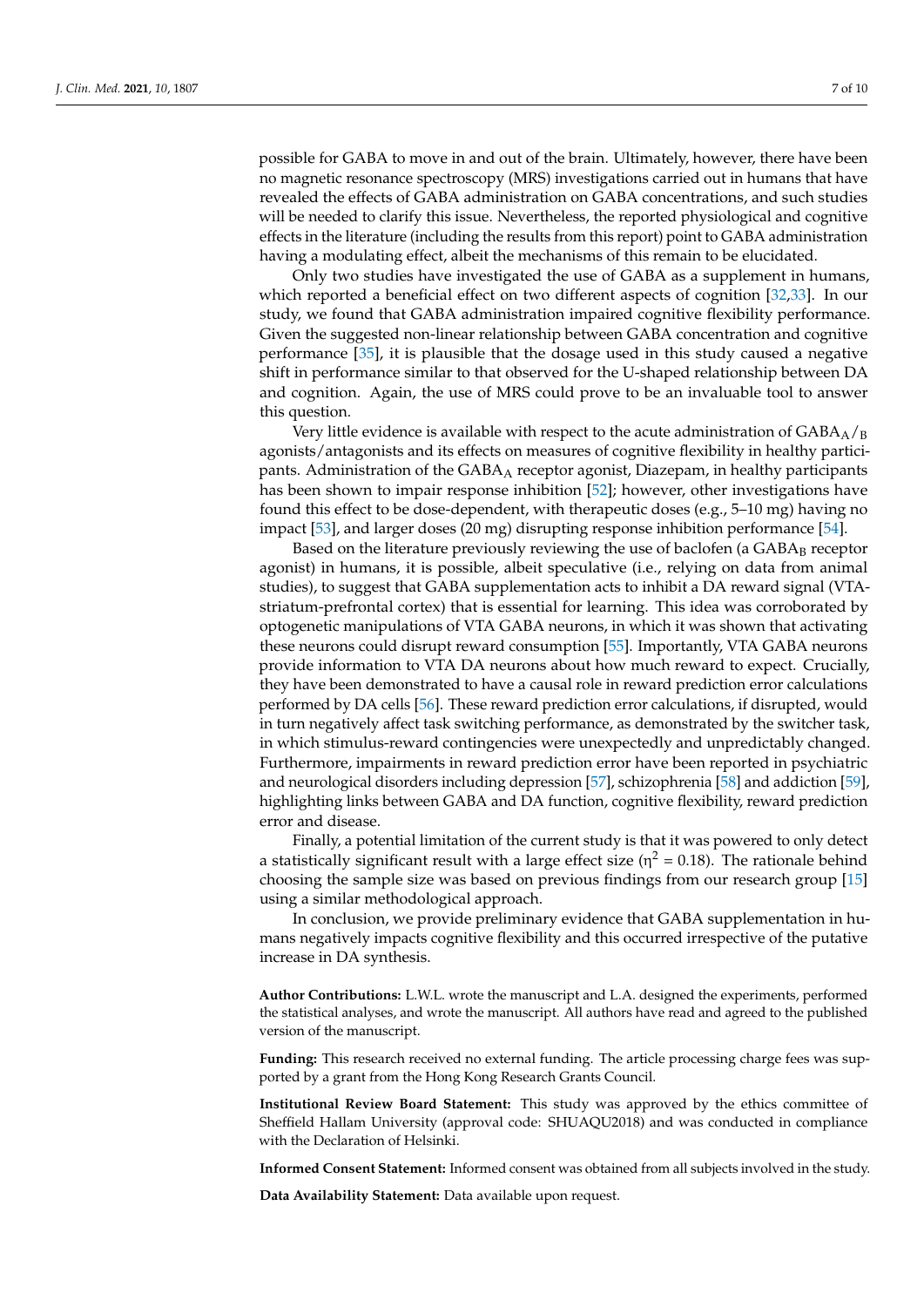**Acknowledgments:** We would like to thank Rebecca Davies, Rebecca Ladyman, Briony Neal, and Finn Raven for helping to collect the data.

**Conflicts of Interest:** The authors declare no conflict of interest.

## **References**

- <span id="page-7-0"></span>1. Chamberlain, S.R.; Solly, J.E.; Hook, R.W.; Vaghi, M.M.; Robbins, T.V. *Cognitive Inflexibility in OCD and Related Disorders*; Springer: Heidelberg, Germany; pp. 1–21.
- <span id="page-7-1"></span>2. Hatzipantelis, C.J.; Langiu, M.; Vandekolk, T.H.; Pierce, T.L.; Nithianantharajah, J.; Stewart, G.D.; Langmead, C.J. Translation-Focused Approaches to GPCR Drug Discovery for Cognitive Impairments Associated with Schizophrenia. *ACS Pharmacol. Transl. Sci.* **2020**, *3*, 1042–1062. [\[CrossRef\]](http://doi.org/10.1021/acsptsci.0c00117) [\[PubMed\]](http://www.ncbi.nlm.nih.gov/pubmed/33344888)
- <span id="page-7-2"></span>3. Pehrson, A.L.; Leiser, S.C.; Gulinello, M.; Dale, E.; Li, Y.; Waller, J.A.; Sanchez, C. Treatment of cognitive dysfunction in major depressive disorder—A review of the preclinical evidence for efficacy of selective serotonin reuptake inhibitors, serotoninnorepinephrine reuptake inhibitors and the multimodal-acting antidepressant vortioxetine. *Eur. J. Pharmacol.* **2015**, *753*, 19–31. [\[CrossRef\]](http://doi.org/10.1016/j.ejphar.2014.07.044) [\[PubMed\]](http://www.ncbi.nlm.nih.gov/pubmed/25107284)
- <span id="page-7-3"></span>4. Danner, U.N.; Dingemans, A.E.; Steinglass, J. Cognitive remediation therapy for eating disorders. *Curr. Opin. Psychiatry* **2015**, *28*, 468–472. [\[CrossRef\]](http://doi.org/10.1097/YCO.0000000000000192) [\[PubMed\]](http://www.ncbi.nlm.nih.gov/pubmed/26382156)
- <span id="page-7-4"></span>5. Izquierdo, A.; Jentsch, J.D. Reversal learning as a measure of impulsive and compulsive behavior in addictions. *Psychopharmacology* **2012**, *219*, 607–620. [\[CrossRef\]](http://doi.org/10.1007/s00213-011-2579-7) [\[PubMed\]](http://www.ncbi.nlm.nih.gov/pubmed/22134477)
- <span id="page-7-5"></span>6. Moccia, L.; Pettorruso, M.; De Crescenzo, F.; De Risio, L.; di Nuzzo, L.; Martinotti, G.; Bifone, A.; Janiri, L.; Di Nicola, M. Neural correlates of cognitive control in gambling disorder: A systematic review of fMRI studies. *Neurosci. Biobehav. Rev.* **2017**, *78*, 104–116. [\[CrossRef\]](http://doi.org/10.1016/j.neubiorev.2017.04.025) [\[PubMed\]](http://www.ncbi.nlm.nih.gov/pubmed/28456569)
- <span id="page-7-6"></span>7. Lange, F.; Seer, C.; Kopp, B. Cognitive flexibility in neurological disorders: Cognitive components and event-related potentials. *Neurosci. Biobehav. Rev.* **2017**, *83*, 496–507. [\[CrossRef\]](http://doi.org/10.1016/j.neubiorev.2017.09.011) [\[PubMed\]](http://www.ncbi.nlm.nih.gov/pubmed/28903059)
- 8. Dajani, D.R.; Uddin, L.Q. Demystifying cognitive flexibility: Implications for clinical and developmental neuroscience. *Trends Neurosci.* **2015**, *38*, 571–578. [\[CrossRef\]](http://doi.org/10.1016/j.tins.2015.07.003)
- <span id="page-7-8"></span>9. Klanker, M.; Feenstra, M.; Denys, D. Dopaminergic control of cognitive flexibility in humans and animals. *Front. Neurosci.* **2013**, *7*, 201. [\[CrossRef\]](http://doi.org/10.3389/fnins.2013.00201)
- 10. Steinke, A.; Kopp, B. Toward a Computational Neuropsychology of Cognitive Flexibility. *Brain Sci.* **2020**, *10*, 1000. [\[CrossRef\]](http://doi.org/10.3390/brainsci10121000)
- <span id="page-7-7"></span>11. Waltz, J.A. The neural underpinnings of cognitive flexibility and their disruption in psychotic illness. *Neuroscience* **2017**, *345*, 203–217. [\[CrossRef\]](http://doi.org/10.1016/j.neuroscience.2016.06.005)
- <span id="page-7-9"></span>12. Borwick, C.; Lal, R.; Lim, L.W.; Stagg, C.J.; Aquili, L. Dopamine depletion effects on cognitive flexibility as modulated by tDCS of the dlPFC. *Brain Stimul.* **2020**, *13*, 105–108. [\[CrossRef\]](http://doi.org/10.1016/j.brs.2019.08.016)
- <span id="page-7-17"></span>13. Colzato, L.S.; Jongkees, B.J.; Sellaro, R.; van den Wildenberg, W.P.M.; Hommel, B. Eating to stop: Tyrosine supplementation enhances inhibitory control but not response execution. *Neuropsychologia* **2014**, *62*, 398–402. [\[CrossRef\]](http://doi.org/10.1016/j.neuropsychologia.2013.12.027)
- 14. Colzato, L.S.; Steenbergen, L.; Sellaro, R.; Stock, A.-K.; Arning, L.; Beste, C. Effects of l-Tyrosine on working memory and inhibitory control are determined by DRD2 genotypes: A randomized controlled trial. *Cortex* **2016**, *82*, 217–224. [\[CrossRef\]](http://doi.org/10.1016/j.cortex.2016.06.010)
- <span id="page-7-16"></span>15. Dennison, O.; Gao, J.; Lim, L.W.; Stagg, C.J.; Aquili, L. Catecholaminergic modulation of indices of cognitive flexibility: A pharmaco-tDCS study. *Brain Stimul.* **2019**, *12*, 290–295. [\[CrossRef\]](http://doi.org/10.1016/j.brs.2018.12.001)
- 16. Robinson, O.J.; Standing, H.R.; DeVito, E.E.; Cools, R.; Sahakian, B.J. Dopamine precursor depletion improves punishment prediction during reversal learning in healthy females but not males. *Psychopharmacology* **2010**, *211*, 187–195. [\[CrossRef\]](http://doi.org/10.1007/s00213-010-1880-1)
- <span id="page-7-18"></span>17. Steenbergen, L.; Sellaro, R.; Hommel, B.; Colzato, L.S. Tyrosine promotes cognitive flexibility: Evidence from proactive vs. reactive control during task switching performance. *Neuropsychologia* **2015**, *69*, 50–55. [\[CrossRef\]](http://doi.org/10.1016/j.neuropsychologia.2015.01.022)
- 18. Stock, A.-K.; Colzato, L.; Beste, C. On the effects of tyrosine supplementation on interference control in a randomized, double-blind placebo-control trial. *Eur. Neuropsychopharmacol.* **2018**, *28*, 933–944. [\[CrossRef\]](http://doi.org/10.1016/j.euroneuro.2018.05.010)
- <span id="page-7-10"></span>19. Vrshek-Schallhorn, S.; Wahlstrom, D.; Benolkin, K.; White, T.; Luciana, M. Affective Bias and Response Modulation Following Tyrosine Depletion in Healthy Adults. *Neuropsychopharmacology* **2006**, *31*, 2523–2536. [\[CrossRef\]](http://doi.org/10.1038/sj.npp.1301172)
- <span id="page-7-11"></span>20. Lythe, K.E.; Anderson, I.M.; Deakin, J.F.W.; Elliot, R.; Strickland, P.L. Lack of behavioural effects after acute tyrosine depletion in healthy volunteers. *J. Psychopharmacol.* **2005**, *19*, 5–11. [\[CrossRef\]](http://doi.org/10.1177/0269881105048886)
- 21. Ramdani, C.; Vidal, F.; Dagher, A.; Carbonnell, L.; Hasbroucq, T. Dopamine and response selection: An Acute Phenylalanine/Tyrosine Depletion study. *Psychopharmacology* **2018**, *235*, 1307–1316. [\[CrossRef\]](http://doi.org/10.1007/s00213-018-4846-3)
- <span id="page-7-12"></span>22. Robson, A.; Lim, L.W.; Aquili, L. Tyrosine negatively affects flexible-like behaviour under cognitively demanding conditions. *J. Affect. Disord.* **2020**, *260*, 329–333. [\[CrossRef\]](http://doi.org/10.1016/j.jad.2019.09.031) [\[PubMed\]](http://www.ncbi.nlm.nih.gov/pubmed/31521870)
- <span id="page-7-13"></span>23. Creed, M.C.; Ntamati, N.R.; Tan, K.R. VTA GABA neurons modulate specific learning behaviors through the control of dopamine and cholinergic systems. *Front. Behav. Neurosci.* **2014**, *8*, 8. [\[CrossRef\]](http://doi.org/10.3389/fnbeh.2014.00008) [\[PubMed\]](http://www.ncbi.nlm.nih.gov/pubmed/24478655)
- <span id="page-7-14"></span>24. Terrier, J.; Ort, A.; Yvon, C.; Saj, A.; Vuilleumier, P.; Luscher, C. Bi-Directional Effect of Increasing Doses of Baclofen on Reinforcement Learning. *Front. Behav. Neurosci.* **2011**, *5*, 40. [\[CrossRef\]](http://doi.org/10.3389/fnbeh.2011.00040) [\[PubMed\]](http://www.ncbi.nlm.nih.gov/pubmed/21811448)
- <span id="page-7-15"></span>25. Ort, A.; Kometer, M.; Rohde, J.; Seifritz, E.; Vollenweider, F.X. The role of GABA<sub>B</sub> receptors in human reinforcement learning. *Eur. Neuropsychopharmacol.* **2014**, *24*, 1606–1614. [\[CrossRef\]](http://doi.org/10.1016/j.euroneuro.2014.08.013)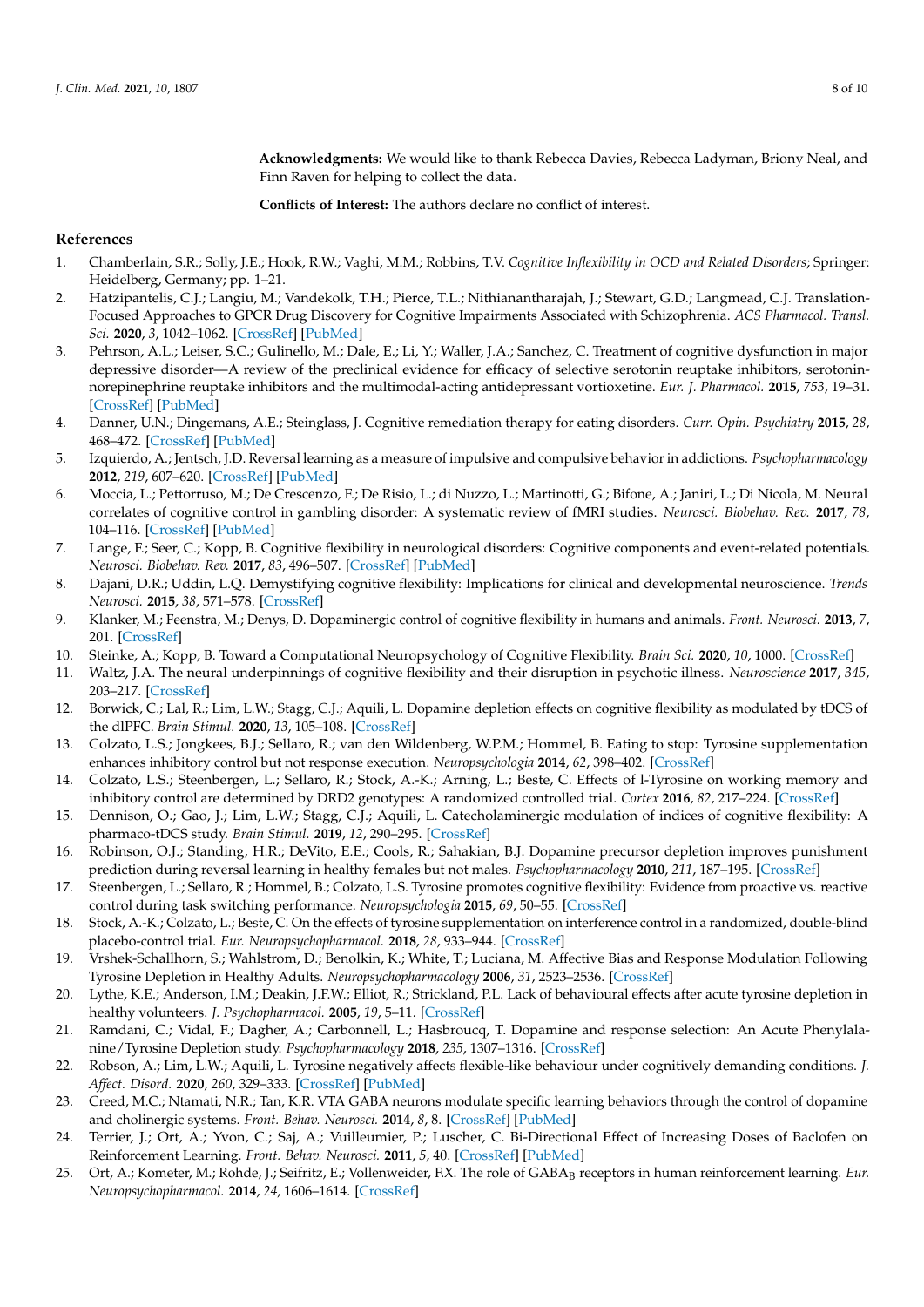- <span id="page-8-0"></span>26. Franklin, T.R.; Harper, D.; Kampman, K.; Kildea-McCrea, S.; Jens, W.; Lynch, K.G.; O'Brien, C.P.; Childress, A.R. The GABA B agonist baclofen reduces cigarette consumption in a preliminary double-blind placebo-controlled smoking reduction study. *Drug Alcohol Depend.* **2009**, *103*, 30–36. [\[CrossRef\]](http://doi.org/10.1016/j.drugalcdep.2009.02.014)
- <span id="page-8-1"></span>27. Franklin, T.R.; Wang, Z.; Sciortino, N.; Harper, D.; Li, Y.; Hakun, J.; Kildea, S.; Kampman, K.; Ehrman, R.; Derte, J.A.; et al. Modulation of resting brain cerebral blood flow by the GABA B agonist, baclofen: A longitudinal perfusion fMRI study. *Drug Alcohol Depend.* **2011**, *117*, 176–183. [\[CrossRef\]](http://doi.org/10.1016/j.drugalcdep.2011.01.015)
- <span id="page-8-2"></span>28. McDonnell, M.N.; Orekhov, Y.; Ziemann, U. Suppression of LTP-like plasticity in human motor cortex by the GABAB receptor agonist baclofen. *Exp. Brain Res.* **2007**, *180*, 181–186. [\[CrossRef\]](http://doi.org/10.1007/s00221-006-0849-0)
- <span id="page-8-3"></span>29. Abdou, A.M.; Higashiguchi, S.; Horie, K.; Kim, M.; Hatta, H.; Yokogoshi, H. Relaxation and immunity enhancement effects of γ-aminobutyric acid (GABA) administration in humans. *BioFactors* **2006**, *26*, 201–208. [\[CrossRef\]](http://doi.org/10.1002/biof.5520260305)
- 30. Kanehira, T.; Nakamura, Y.; Nakamura, K.; Horie, K.; Horie, H.; Furugori, K.; Sauchi, Y.; Yokogoshi, H. Relieving occupational fatigue by consumption of a beverage containing γ-amino butyric acid. *J. Nutr. Sci. Vitaminol.* **2011**, *57*, 9–15. [\[CrossRef\]](http://doi.org/10.3177/jnsv.57.9)
- <span id="page-8-4"></span>31. Nakamura, H.; Takishima, T.; Kometani, T.; Yokogoshi, H. Psychological stress-reducing effect of chocolate enriched with γ-aminobutyric acid (GABA) in humans: Assessment of stress using heart rate variability and salivary chromogranin A. *Int. J. Food Sci. Nutr.* **2009**, *60*, 106–113. [\[CrossRef\]](http://doi.org/10.1080/09637480802558508)
- <span id="page-8-5"></span>32. Leonte, A.; Colzato, L.S.; Steenbergen, L.; Hommel, B.; Akyurek, E.G. Supplementation of gamma-aminobutyric acid (GABA) affects temporal, but not spatial visual attention. *Brain Cogn.* **2018**, *120*, 8–16. [\[CrossRef\]](http://doi.org/10.1016/j.bandc.2017.11.004)
- <span id="page-8-6"></span>33. Steenbergen, L.; Sellaro, R.; Stock, A.-K.; Beste, C.; Colzato, L.S. γ-Aminobutyric acid (GABA) administration improves action selection processes: A randomised controlled trial. *Sci. Rep.* **2015**, *5*, 1–7. [\[CrossRef\]](http://doi.org/10.1038/srep12770)
- <span id="page-8-7"></span>34. Cools, R.; D'Esposito, M. Inverted-U-shaped dopamine actions on human working memory and cognitive control. *Biol. Psychiatry* **2011**, *69*, e113–e125. [\[CrossRef\]](http://doi.org/10.1016/j.biopsych.2011.03.028)
- <span id="page-8-8"></span>35. Bast, T.; Pezze, M.; McGarrity, S. Cognitive deficits caused by prefrontal cortical and hippocampal neural disinhibition. *Br. J. Pharmacol.* **2017**, *174*, 3211–3225. [\[CrossRef\]](http://doi.org/10.1111/bph.13850)
- <span id="page-8-9"></span>36. Kühn, S.; Düzel, S.; Colzato, L.; Norman, K.; Gallinat, J.; Brandmaier, A.M.; Lindenberger, U.; Widaman, K.F. Food for thought: Association between dietary tyrosine and cognitive performance in younger and older adults. *Psychol. Res.* **2019**, *83*, 1097–1106. [\[CrossRef\]](http://doi.org/10.1007/s00426-017-0957-4)
- <span id="page-8-10"></span>37. Soranzo, A.; Aquili, L. Fear expression is suppressed by tyrosine administration. *Sci. Rep.* **2019**, *9*, 1–9. [\[CrossRef\]](http://doi.org/10.1038/s41598-019-52610-x)
- <span id="page-8-11"></span>38. Feng, X.; Perceval, G.J.; Feng, W.; Feng, C. High Cognitive Flexibility Learners Perform Better in Probabilistic Rule Learning. *Front. Psychol.* **2020**, *11*, 415. [\[CrossRef\]](http://doi.org/10.3389/fpsyg.2020.00415)
- <span id="page-8-12"></span>39. Jongkees, B.J.; Hommel, B.; Kühn, S.; Colzato, L.S. Effect of tyrosine supplementation on clinical and healthy populations under stress or cognitive demands—A review. *J. Psychiatr. Res.* **2015**, *70*, 50–57. [\[CrossRef\]](http://doi.org/10.1016/j.jpsychires.2015.08.014)
- <span id="page-8-13"></span>40. Strauss, E.; Sherman, E.; Spreen, O. *A Compendium of Neuropsychological Tests*; Oxford University Press: New York, NY, USA, 2006.
- <span id="page-8-14"></span>41. Mueller, S.T. *The PEBL Manual*; Lulu Press Inc.: Morrisville, NC, USA, 2010.
- <span id="page-8-15"></span>42. Mueller, S.T.; Piper, B.J. The psychology experiment building language (PEBL) and PEBL test battery. *J. Neurosci. Methods* **2014**, *222*, 250–259. [\[CrossRef\]](http://doi.org/10.1016/j.jneumeth.2013.10.024)
- <span id="page-8-16"></span>43. Troyer, A.K.; Leach, L.; Strauss, E. Aging and response inhibition: Normative data for the Victoria Stroop Test. *Aging Neuropsychol. Cogn.* **2006**, *13*, 20–35. [\[CrossRef\]](http://doi.org/10.1080/138255890968187)
- <span id="page-8-17"></span>44. Fernstrom, J.D. Aromatic amino acids and monoamine synthesis in the central nervous system: Influence of the diet. *J. Nutr. Biochem.* **1990**, *1*, 508–517. [\[CrossRef\]](http://doi.org/10.1016/0955-2863(90)90033-H)
- <span id="page-8-18"></span>45. Monchi, O.; Petrides, M.; Petre, V.; Worsley, K.; Dagher, A. Wisconsin Card Sorting revisited: Distinct neural circuits participating in different stages of the task identified by event-related functional magnetic resonance imaging. *J. Neurosci.* **2001**, *21*, 7733–7741. [\[CrossRef\]](http://doi.org/10.1523/JNEUROSCI.21-19-07733.2001)
- <span id="page-8-19"></span>46. Knudsen, G.M.; Poulsen, H.E.; Paulson, O.B. Blood-brain barrier permeability in galactosamine-induced hepatic encephalopathy: No evidence for increased GABA-transport. *J. Hepatol.* **1988**, *6*, 187–192. [\[CrossRef\]](http://doi.org/10.1016/S0168-8278(88)80030-8)
- <span id="page-8-20"></span>47. Kuriyama, K.; Sze, P. Blood-brain barrier to H3-γ-aminobutyric acid in normal and amino oxyacetic acid-treated animals. *Neuropharmacology* **1971**, *10*, 103–108. [\[CrossRef\]](http://doi.org/10.1016/0028-3908(71)90013-X)
- <span id="page-8-21"></span>48. Boonstra, E.; de Kleijn, R.; Colzato, L.S.; Alkemade, A.; Forstmann, B.U.; Nieuwenhuis, S. Neurotransmitters as food supplements: The effects of GABA on brain and behavior. *Front. Psychol.* **2015**, *6*, 1520. [\[CrossRef\]](http://doi.org/10.3389/fpsyg.2015.01520) [\[PubMed\]](http://www.ncbi.nlm.nih.gov/pubmed/26500584)
- <span id="page-8-22"></span>49. Al-Sarraf, H. Transport of 14C-γ-aminobutyric acid into brain, cerebrospinal fluid and choroid plexus in neonatal and adult rats. *Dev. Brain Res.* **2002**, *139*, 121–129. [\[CrossRef\]](http://doi.org/10.1016/S0165-3806(02)00537-0)
- <span id="page-8-23"></span>50. Shyamaladevi, N.; Jayakumar, A.R.; Sujatha, R.; Paul, V.; Subramanian, E.H. Evidence that nitric oxide production increases γ-amino butyric acid permeability of blood-brain barrier. *Brain Res. Bull.* **2002**, *57*, 231–236. [\[CrossRef\]](http://doi.org/10.1016/S0361-9230(01)00755-9)
- <span id="page-8-24"></span>51. Takanaga, H.; Ohtsuki, S.; Hosoya, K.I.; Terasaki, T. GAT2/BGT-1 as a system responsible for the transport of γ-aminobutyric acid at the mouse blood-brain barrier. *J. Cereb. Blood Flow Metab.* **2001**, *21*, 1232–1239. [\[CrossRef\]](http://doi.org/10.1097/00004647-200110000-00012)
- <span id="page-8-25"></span>52. Sarkar, S.; Choudhury, S.; Islam, N.; Chowdhury, M.S.; Chowhury, T.I.; Baker, M.R.; Baker, S.N.; Kumar, H. Effects of diazepam on reaction times to stop and go. *Front. Human Neurosci.* **2020**, *14*. [\[CrossRef\]](http://doi.org/10.3389/fnhum.2020.567177)
- <span id="page-8-26"></span>53. Reynolds, B.; Richards, J.B.; Dassinger, M.; de Wit, H. Therapeutic doses of diazepam do not alter impulsive behavior in humans. *Pharmacol. Biochem. Behav.* **2004**, *79*, 17–24. [\[CrossRef\]](http://doi.org/10.1016/j.pbb.2004.06.011)